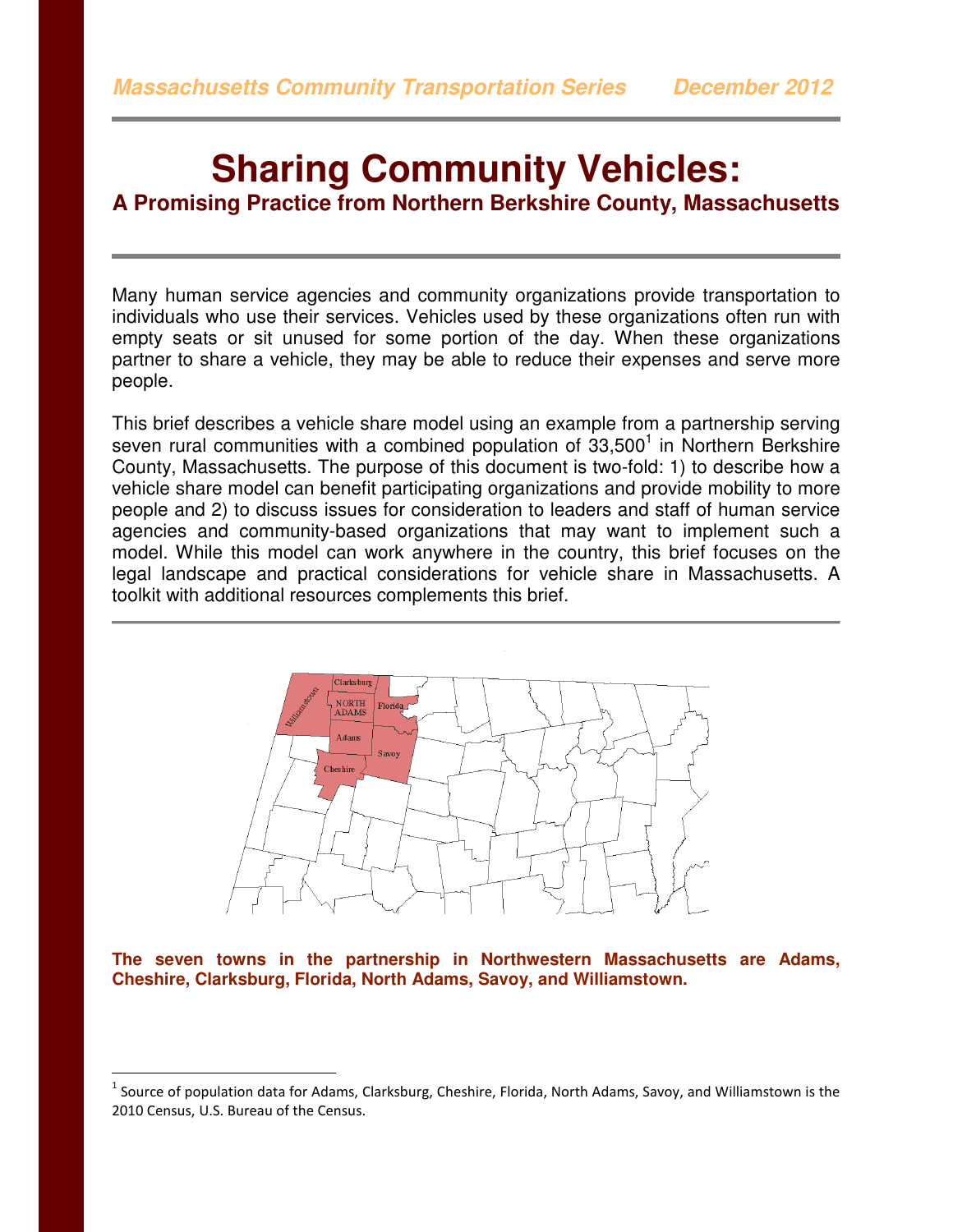# **Background**

**Community transportation** refers to the transportation resources in a community that are available to help meet community mobility needs. These services may be operated by transit authorities, human or social service agencies, Councils on Aging (COA), faith-based organizations, daycare centers, or youth or veterans' organizations. Community transportation serves the elderly, people with disabilities, youth, veterans, low income individuals, and sometimes the general public on an as-needed basis.

In most cases, demand for community transportation services is sporadic, and the number of people riding at any one point in time is relatively small. As a result, services are typically delivered by vans that can carry 8 to 15 passengers, although both larger and smaller vehicles may be used as well. In this brief on vehicle share, we use the term **community vehicle** to refer to vans with 8 to 15 seat capacity.

## **Why share community vehicles?**

When community partners share their vehicles, mobility options in the community can be enriched in many ways. Sharing can:

- **Serve more people –** Since community vehicles often have empty seats, opening vehicles to individuals who are not a particular organization's target clientele can provide a valuable service to other area residents. With more riders on board, vehicles are better utilized, and additional fare revenue helps offset operating costs.
	- $\checkmark$  Example: A local COA runs a weekly van to the nearby shopping center and takes both members of

the senior center and nonmembers as passengers.

- **Eliminate the need for each organization to buy and maintain its own vehicle while retaining the same level of service –** Similar providers can provide consolidated service while using fewer vehicles.
	- $\checkmark$  Example: Several churches instead of each running a van to transport parishioners to services – could pool their funding and jointly purchase and dispatch one or two vans to pick up all of the parishioners. Rather than duplicating service, this approach has a cost savings potential for participating organizations while leaving the level of service intact.
- **Reduce operating expenses by short-term renting of vehicles –** Many community organizations operate their vehicles a few days per week and for a limited number of hours per day, after which time the vehicles sit unused. Organizations may find complementary uses for their vehicles. The rent charged for vehicle use can be used to defray maintenance and other operating costs.
	- $\checkmark$  Example: A daycare center operates a van on weekdays but can rent the same van to a church that transports parishioners to services on Sundays. The church pays the daycare a user fee, which the daycare uses to defray its operating costs.
- **Help fill gaps in service** Public transit services do not exist along all routes that people need to access. Even where public transit is available, operating hours may not extend into the night or start early enough for employees working the second or third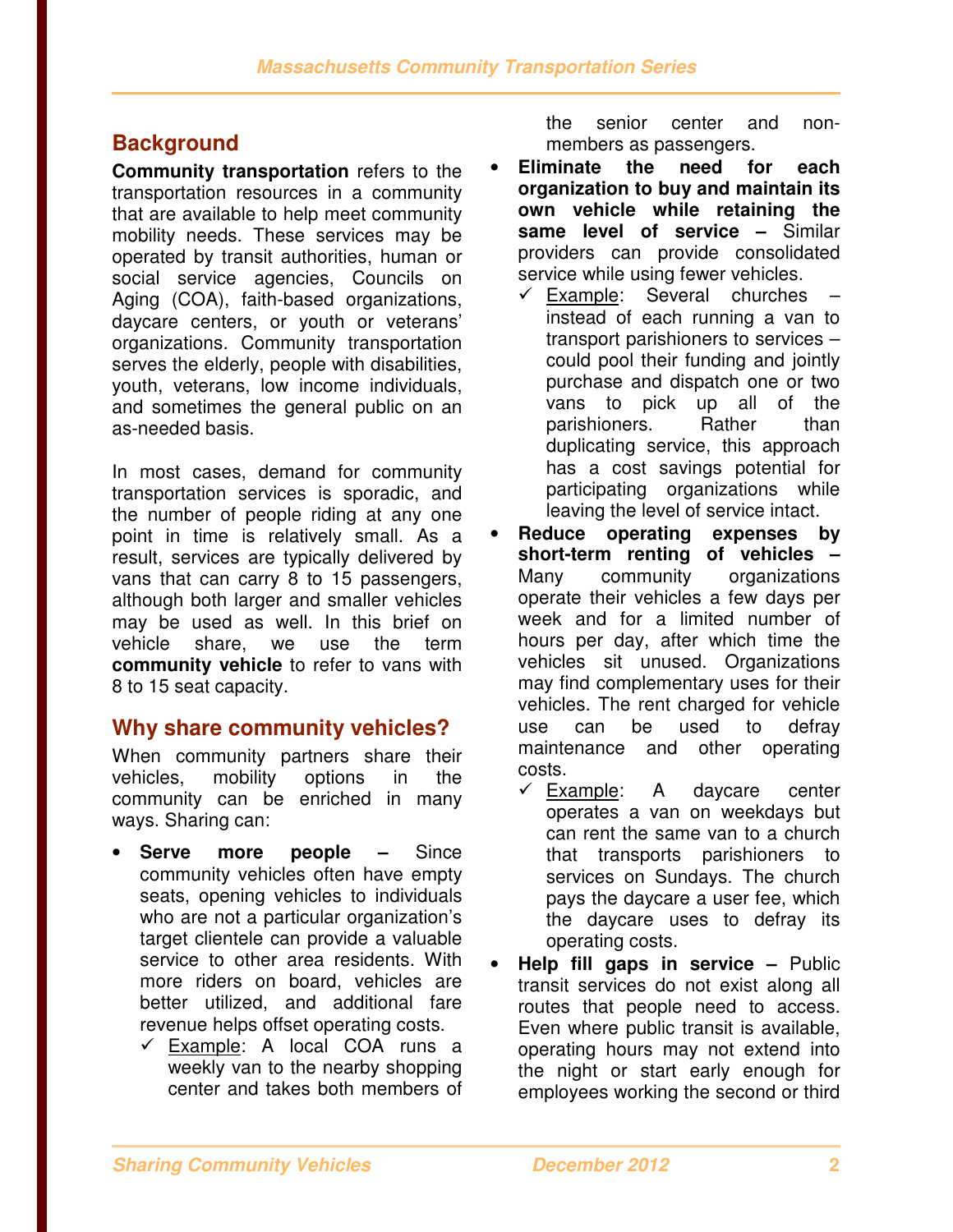shifts to use the service. Community organizations may wish to fill this gap by providing transportation to underserved populations.

- $\checkmark$  Example Vans operated by a senior center during the day can be rented by the local career center to operate a shuttle for low income workers who work outside regular 9 AM to 5 PM business hours. Rental fees help the senior center with its vehicle operating expenses, while fare box revenue defrays the career center's rental and driver costs.
- **Provide feeder service to public transit –** Many individuals who would otherwise use public transportation cannot access it because they live or work too far from a bus stop or train station. Using a community van to pick up riders in their neighborhoods and take them to a station can facilitate access to public transit.
	- $\checkmark$  Example Vans operated by a COA may only be used for senior

transportation in the middle of the day. The same vehicles can be dispatched during rush hour to pick up workers in residential areas and drop them off at the nearest bus stop or train station. Fare box revenue helps the COA defray the cost of vehicle, dispatch, and driver.

- **Cooperation among partner organizations lessens competitive pressure –** By working closely to develop a shared vehicle program, participating organizations build relationships that encourage good communication and open up more opportunities to collaborate.
	- $\checkmark$  Example A youth serving organization makes a change to the start or end time of its program to accommodate the schedule of another organization's program so that clients of both organizations can use the same vehicle at the same time.

# **Elements of a Promising Practice**

This section describes in depth the process that the organizations in the Berkshires went through to create their vehicle sharing partnership. Six community organizations in Northern Berkshire County applied individually to the Berkshire United Way in 2007 for funding to purchase vans for transporting school-age children to various youth development programs. Since limited resources prevented Berkshire United Way from funding each individual application, the United Way suggested that applicants come together and jointly apply. Under the leadership of Berkshire Rides, a non-profit community transportation organization that has played a lead role in partner engagement and resource coordination in the region, the Northern Berkshire Youth and Community Transportation Network (Network) was formed with six youth-serving community partners and Berkshire Rides as the lead agency.

# **1. Partnership building**

In 2007, partners met several times to discuss their respective organizations' grant application objectives. They agreed that the transportation needs of their populations could be met by coordinated scheduling of fewer vehicles. Partners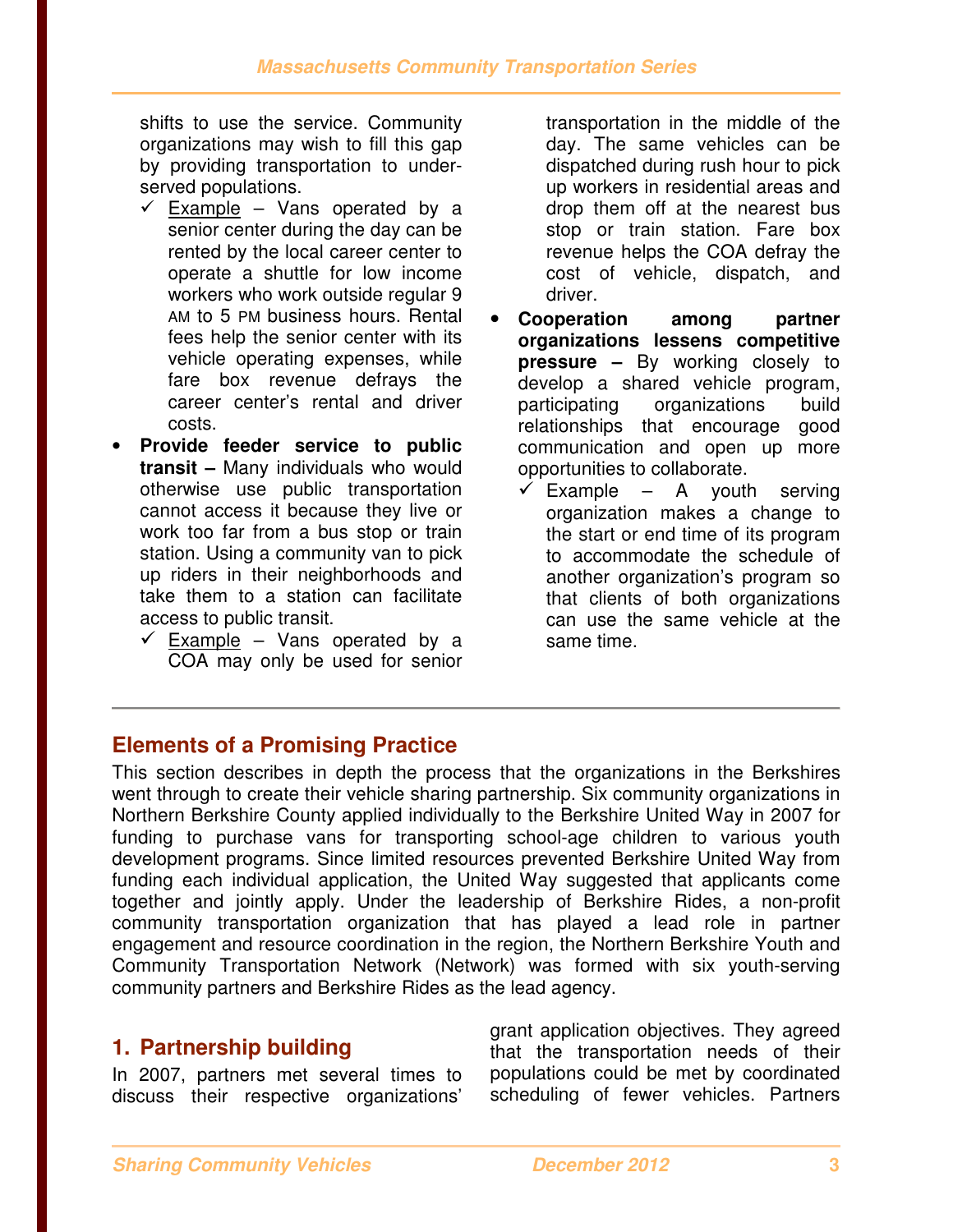signed a binding agreement that spelled out partner rights and responsibilities. On behalf of the partners, Berkshire Rides applied for and received funding for three eight-seat passenger vans. In addition, one twelve-seat van was acquired with a different private grant from Berkshire Taconic Foundation, and a fifth vehicle (nine-passenger lift equipped van) was sold to the partners for \$1 by the Berkshire Regional Transit Authority.

## **2. Populations served**

In this case, partner organizations include a church, a YMCA, area public schools, a community coalition, a youth center, and a youth coalition that all provide after school and summer programs for children under the age of 18. Berkshire Rides, which provides community and employee transportation primarily to adults, is the only organization in the coalition whose main function is transportation. In this model, youth transportation has priority, after which Berkshire Rides schedules the vans for employee transportation or rents them to non-member organizations to serve their own populations. While vehicles are shared for youth transportation, children do not share rides with adults while traveling to and from school programs.

# **3. Sources of Funds**

Two private grants paid for the capital expenses of the vehicle fleet: Berkshire United Way paid for three eightpassenger vans, and the fourth vehicle (a twelve-seater) was purchased from a grant provided by the Berkshire Taconic Foundation. The fifth vehicle with a chair lift was donated by the Berkshire RTA for \$1. Member organizations pay fees that help defray operating expenses. Unlike federal transportation grants, the

Berkshire United Way does not require grantees to provide matching funds.

Under the two private grants, the owner of the newly acquired vehicles is Berkshire Rides. Participating organizations pay Berkshire Rides an annual **membership fee**, which covers the cost of vehicle registration, liability insurance, inspection, and maintenance. Berkshire Rides currently provides network administration at no cost to members. In addition to expenses listed above, each member organization pays for its own fuel, driver's insurance, training, and salary. There may also be **unexpected expenses** that Berkshire Rides incurs on behalf of the Network during the year. These are shared equally by all members at the end of the year. Non-member organizations that rent vehicles after priority scheduling is met pay a **daily user fee** of \$100 per vehicle.

## **4. Operations**

Before jointly applying for funding, the Network developed and signed an agreement that specifies how the vehicle share program operates and the rights and responsibilities of each member in detail. In this case, the lead agency registers and insures the vehicles, provides periodic inspection and maintenance, maintains safe driver policies, schedules vans for member use, rents them to non-members, and administers the network. The agreement also has detailed provisions about program cost calculation, membership fees, vehicle scheduling parameters for members and non-members alike, daily user fee for non-members and provisions for breach of contract (see details in the **Massachusetts Community Transportation Resource: Vehicle Share Agreement**).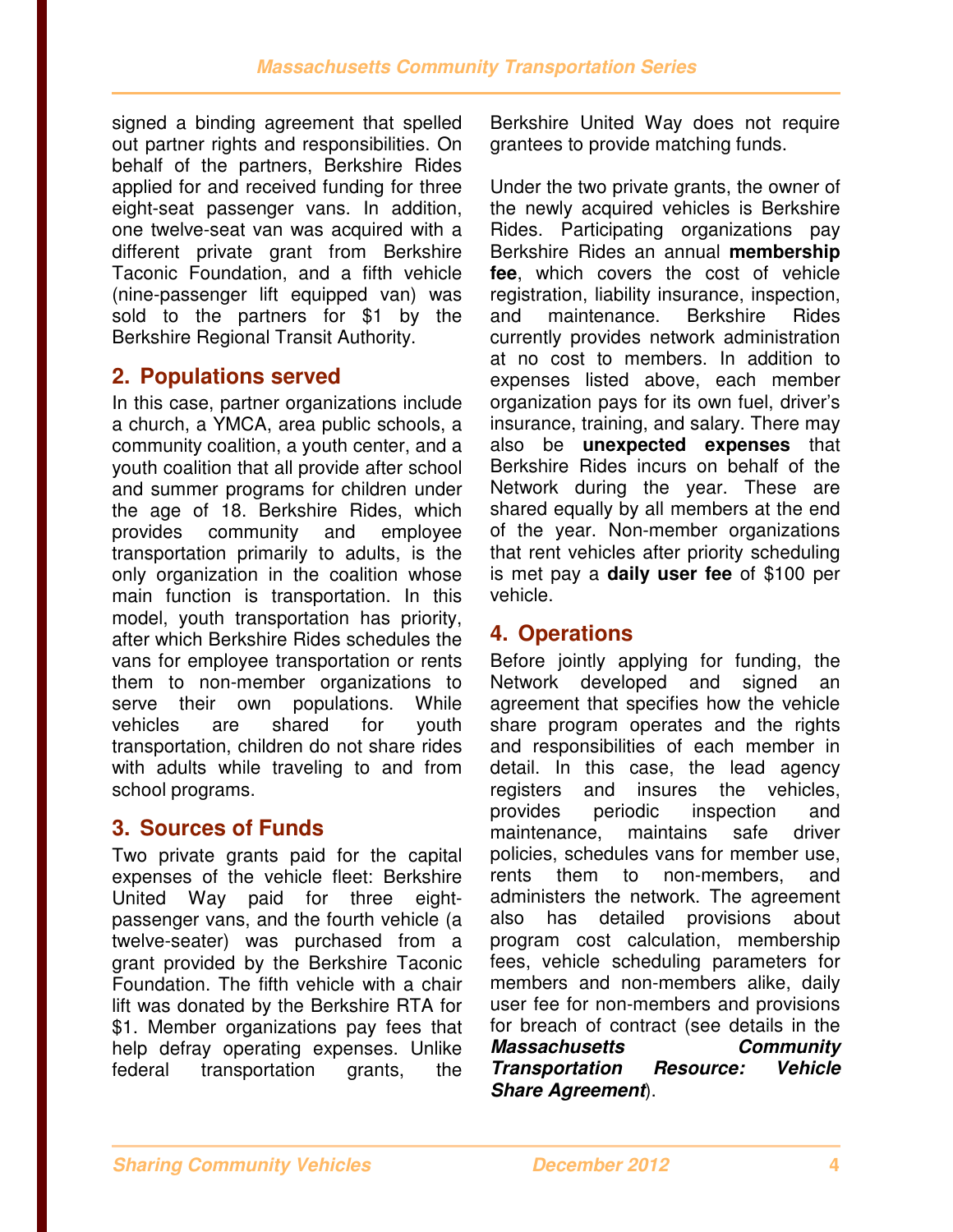## **Adapting this Model for Your Needs**

The following table outlines some strategies, issues, and considerations that practitioners who want to build a vehicle share model may find useful. Information in the table is organized by major elements of the model and contains mostly Massachusettsspecific information. We include a link to online resources where available.

#### **Partnership Building**

In order to learn about available vehicle capacity in your area and identify potential community organizations to partner with in a vehicle share program, please consider the following strategies:

- - Review the latest **coordinated human service transportation plan** for your region. These plans provide information on service gaps and unmet community needs and may offer strategies on how to meet those needs. Massachusetts' regional plans are available at www.mass.gov/eohhs/provider/guidelinesresources/services-planning/hst/mobility-manage/chst-plans.html.
- Use the Commonwealth's **database of financial reports** to find out whether social service organizations in your area use state funding to provide or purchase transportation services for their consumers. Anyone can look up a specific organization's record for free at ufr.osd.state.ma.us/home.asp and click on "basic UFR search." Advanced searches are available for an annual membership fee of \$150.
- Non-profit organizations may also report transportation expenses on their IRS 990 forms. Form 990 is an annual reporting tool that federally tax-exempt organizations must file with the government to provide information on their mission, programs, and finances. This document can help you identify organizations that spend money on transportation: in particular, refer to Section 3, question 4 and section 9, question 24. However, organizations that do not report transportation or vehicle expenses on their 990 forms may still be interested in partnering on a vehicle share model. For more information on how to access Form 990 information, please see www.guidestar.org/rxg/help/faqs/form-990/index.aspx.
- Hold **face-to-face meetings** with interested partner organizations and discuss commonalities between your respective organizations' missions, visions, and goals.
- Look for opportunities to **accommodate** another organization's program schedule whenever possible, so that both organizations can serve more people and provide better access to existing programs while fully utilizing vehicles.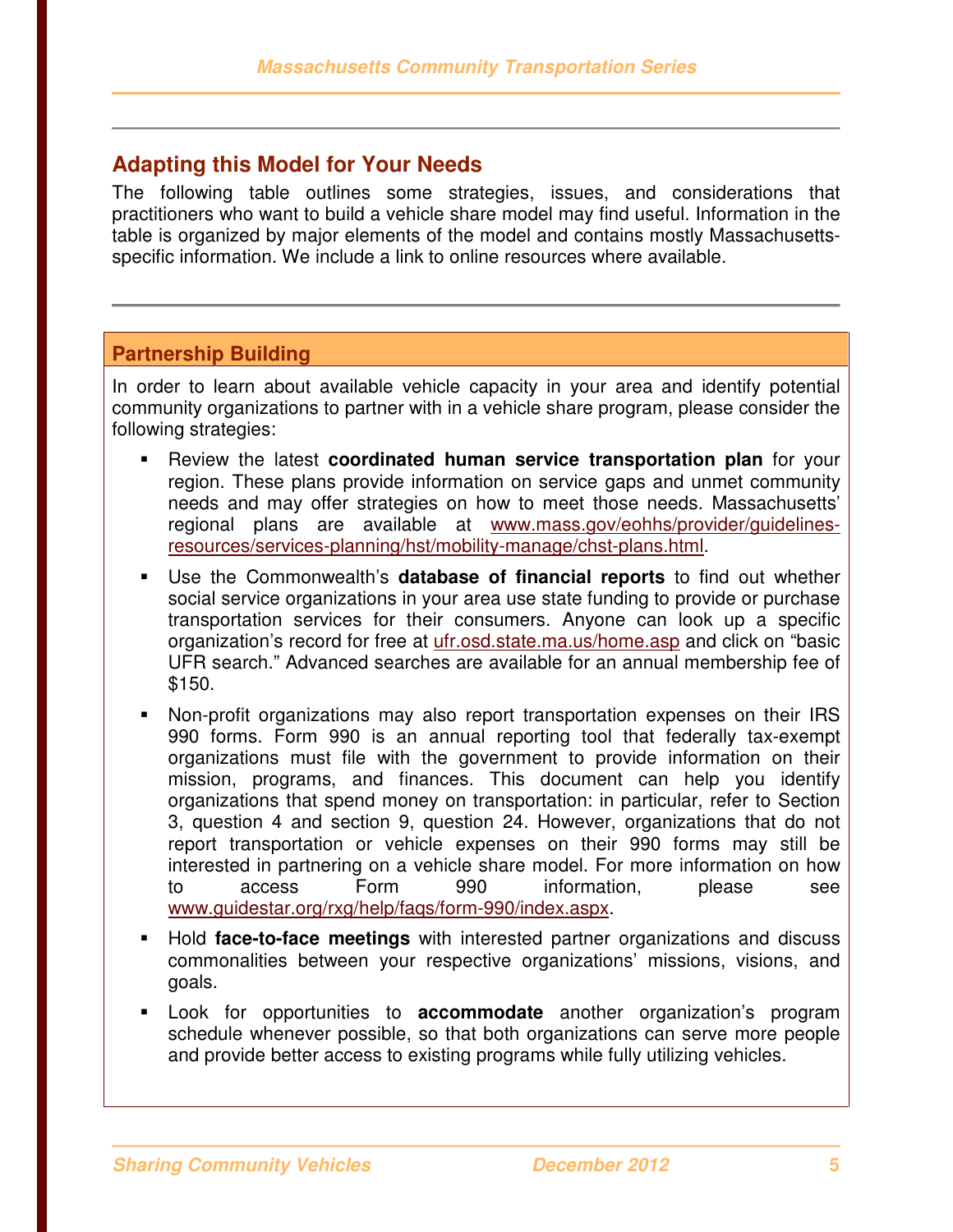#### **Populations Served**

Check federal or state regulations associated with transporting your target population before purchasing a vehicle.

- If you will be transporting children under the age of 18 as is the case in the Northern Berkshire County example, you may fall under the provisions of additional regulations. For more information about laws that regulate the transportation of youth in Massachusetts, refer to **Massachusetts Community Transportation Resource: Community Transportation of School-Age Youth**. Check for additional regulations that may affect other populations you are transporting.

According to federal and state regulations, grant recipients are allowed to develop shared rides among the various populations being served. For instance, seniors riding to a senior center could ride on the same van as individuals on their way to work. This is called "commingling."

- **Federal regulations do not prohibit shared rides** (Office of Management and Budget circulars [OMB A-21, A-87, A-122], www.whitehouse.gov/omb/circulars default) unless the federal program's own statutory provisions specifically restrict program funds for shared transportation services. In other words, equipment can be shared, but sharing cannot interfere with the work of the program for which the grant was originally provided; nor can vehicle sharing compete unfairly with private companies that provide equivalent service. For details, see Vehicle Resource Sharing Final Policy Statement, October 2006 at wdr.doleta.gov/directives/attach/TEN/TEN36-06a1.pdf.
- - In Massachusetts, the Human Service Transportation Office's brokerage system encourages providers of non-emergency transportation services to develop shared rides or grouped trips to the maximum extent possible. However, there are restrictions based on particular consumer needs, such as the rule that young children traveling to Early Intervention programs can only be grouped with children of similar ages. Shared rides are also limited by the maximum amount of time allowed in transit. Although **no state regulations prohibit commingling of passengers of various human service agencies with each other or the general public,** it is always important to review any contractual requirements regarding the parameters for ride sharing.

#### **Considerations for Sources of Funds**

While private funding may not require a local match, federal grants do. Check your funding agency's match requirements and restrictions on uses of funds before applying.

The Massachusetts Department of Transportation (MassDOT) is responsible for administering federal DOT grants for public transportation programs serving the elderly, people with disabilities, and people with low income. These formula grants have local match requirements: 50% for operating costs and 20% for capital equipment. Mobility management activities require a 20% local match. For more information, see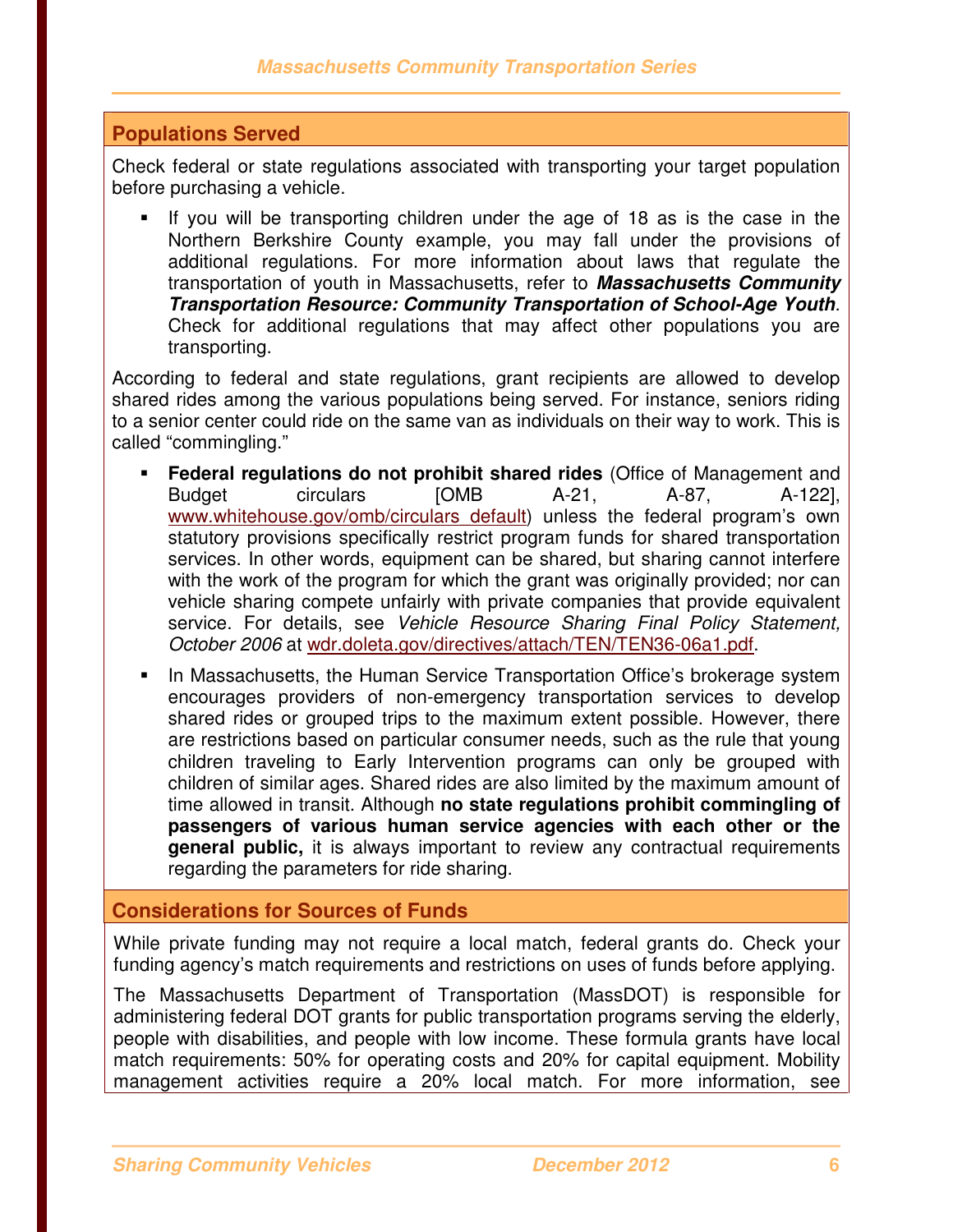www.massdot.state.ma.us/transit/CommunityTransitGrantProgram.aspx.

Search community **philanthropic foundations** for grant opportunities that focus on the particular population you serve and/or the service you provide.

- For an extended list of community foundations in Massachusetts, see www.tgci.com/funding/cfs.asp?statename=Massachusetts&statecode=MA.

Think creatively about funding sources that could be available to you.

- - Municipal funds from your town may be available if you speak with city officials or present at town meetings.
- **-** Consider allowing advertising or sponsorship signs on the vans for additional revenue.

#### **Considerations for Operations**

Negotiate and sign a vehicle share agreement

- See **Massachusetts Community Transportation Resource: Vehicle Share Agreement** for more details.
- In addition to standard contract terms that apply to your individual project, come to an agreement on the decision making mechanism that best fits your group. Add that provision to the agreement. This will make your group work more effectively.

It is likely that partners will want to elect an agency to administer the network. Network administration responsibilities can range from few to numerous.

- We suggest identifying responsibilities upfront and agreeing on a network administration fee to be paid by members. Expecting network administration for free may compromise your project's long-term viability.

Depending on your project's needs, consider purchasing a scheduling or dispatch software and allowing members to book their trips online. This will reduce administrative burden and streamline operations.

Conduct periodic member meetings including one budget negotiation per year. During budget negotiation, discuss annual membership fees, network maintenance fees, and any additional expenses that may have been incurred during the previous year.

Insurance needs of non-profit, public, and commercial service organizations providing human service transportation are different from those of private vehicles. Relevant information about insurance issues can be found in a forthcoming brief.

Does your service cross state lines? Under federal law, any transit provider that uses buses or vans – designed for or seating more than eight passengers – that cross state lines should understand and comply with Federal Motor Carrier Safety Administration regulations. More information about crossing state lines can be found at web1.ctaa.org/webmodules/webarticles/articlefiles/FMCSA\_MythsAndRealities\_201007 13.pdf